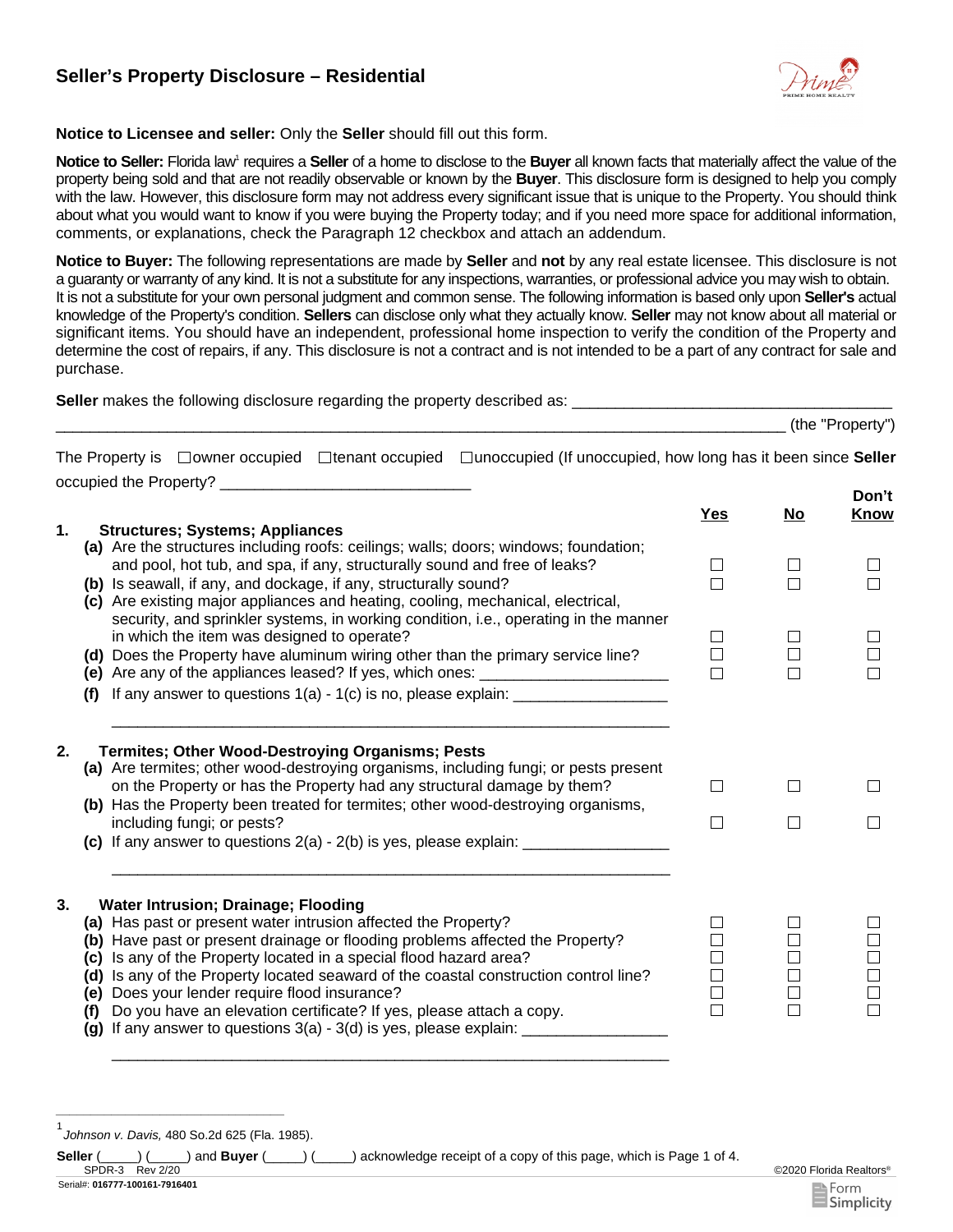| 4. | <b>Plumbing</b>                                                                                                                                                                                                                                                                                                                                                                                                             | <b>Yes</b>       | <u>No</u>        | Don't<br>Know |
|----|-----------------------------------------------------------------------------------------------------------------------------------------------------------------------------------------------------------------------------------------------------------------------------------------------------------------------------------------------------------------------------------------------------------------------------|------------------|------------------|---------------|
|    | (a) What is your drinking water source? $\Box$ public $\Box$ private $\Box$ well $\Box$ other<br>(b) Have you ever had a problem with the quality, supply, or flow of potable water?<br>(c) Do you have a water treatment system?<br>If yes, is it $\Box$ owned $\Box$ leased?                                                                                                                                              | $\Box$<br>$\Box$ | ⊔<br>$\Box$      | ப<br>П        |
|    | (d) Do you have a $\Box$ sewer or $\Box$ septic system? If septic system, describe the location<br>of each system: _____________                                                                                                                                                                                                                                                                                            |                  |                  |               |
|    | (e) Are any septic tanks, drain fields, or wells that are not currently being used located<br>on the Property?                                                                                                                                                                                                                                                                                                              | $\Box$           | $\Box$           | $\Box$        |
|    | (f) Are there or have there been any defects to the water system, septic system, drain<br>fields or wells?                                                                                                                                                                                                                                                                                                                  | $\Box$           | $\Box$           | $\Box$        |
|    | (g) Have there been any plumbing leaks since you have owned the Property?<br>(h) Are any polybutylene pipes on the Property?<br>If any answer to questions $4(b)$ , $4(c)$ , and $4(e)$ - $4(h)$ is yes, please explain:<br>(i)                                                                                                                                                                                             | $\Box$<br>$\Box$ | $\Box$<br>$\Box$ | $\Box$<br>П   |
| 5. | <b>Roof and Roof-Related Items</b>                                                                                                                                                                                                                                                                                                                                                                                          |                  |                  |               |
|    | (a) To your knowledge, is the roof structurally sound and free of leaks?<br>(b) The age of the roof is _______ years OR date installed __________                                                                                                                                                                                                                                                                           | $\Box$           | $\Box$           | $\mathsf{L}$  |
|    | (c) Has the roof ever leaked during your ownership?<br>(d) To your knowledge, has there been any repair, restoration, replacement                                                                                                                                                                                                                                                                                           | $\Box$           | $\Box$           | П             |
|    | (indicate full or partial) or other work undertaken on the roof?<br>If yes, please explain:                                                                                                                                                                                                                                                                                                                                 | П                | $\Box$           | $\Box$        |
|    | (e) Are you aware of any defects to the roof, fascia, soffits, flashings or any other<br>component of the roof system?                                                                                                                                                                                                                                                                                                      | $\Box$           | $\Box$           | $\Box$        |
| 6. | Pools; Hot Tubs; Spas<br>Note: Florida law requires swimming pools, hot tubs, and spas that received a<br>certificate of completion on or after October 1, 2000, to have at least one safety<br>feature as specified by Section 515.27, Florida Statutes.<br>(a) If the Property has a swimming pool, hot tub, or spa that received a certificate of                                                                        |                  |                  |               |
|    | completion on or after October 1, 2000, indicate the existing safety feature(s):<br>$\Box$ enclosure that meets the pool barrier requirements $\Box$ approved safety pool cover<br>$\Box$ required door and window exit alarms $\Box$ required door locks $\Box$ none                                                                                                                                                       |                  |                  |               |
|    | (b) Has an in-ground pool on the Property been demolished and/or filled?                                                                                                                                                                                                                                                                                                                                                    | $\perp$          | $\Box$           |               |
| 7. | <b>Sinkholes</b><br>Note: When an insurance claim for sinkhole damage has been made by the Seller<br>and paid by the insurer, Section 627.7073(2)(c), Florida Statutes, requires the Seller<br>to disclose to the Buyer that a claim was paid and whether or not the full amount paid<br>was used to repair the sinkhole damage.<br>(a) Does past or present settling, soil movement, or sinkhole(s) affect the Property or |                  |                  |               |
|    | adjacent properties?<br>(b) Has any insurance claim for sinkhole damage been made?<br>If yes, was the claim paid? $\Box$ yes $\Box$ no If the claim was paid, were all the<br>proceeds used to repair the damage? □ yes □ no<br>(c) If any answer to questions $7(a) - 7(b)$ is yes, please explain:                                                                                                                        | $\Box$<br>$\Box$ | $\Box$<br>$\Box$ | П             |

**Seller** (\_\_\_\_\_) (\_\_\_\_\_) and **Buyer** (\_\_\_\_\_) (\_\_\_\_\_) acknowledge receipt of a copy of this page, which is Page 2 of 4.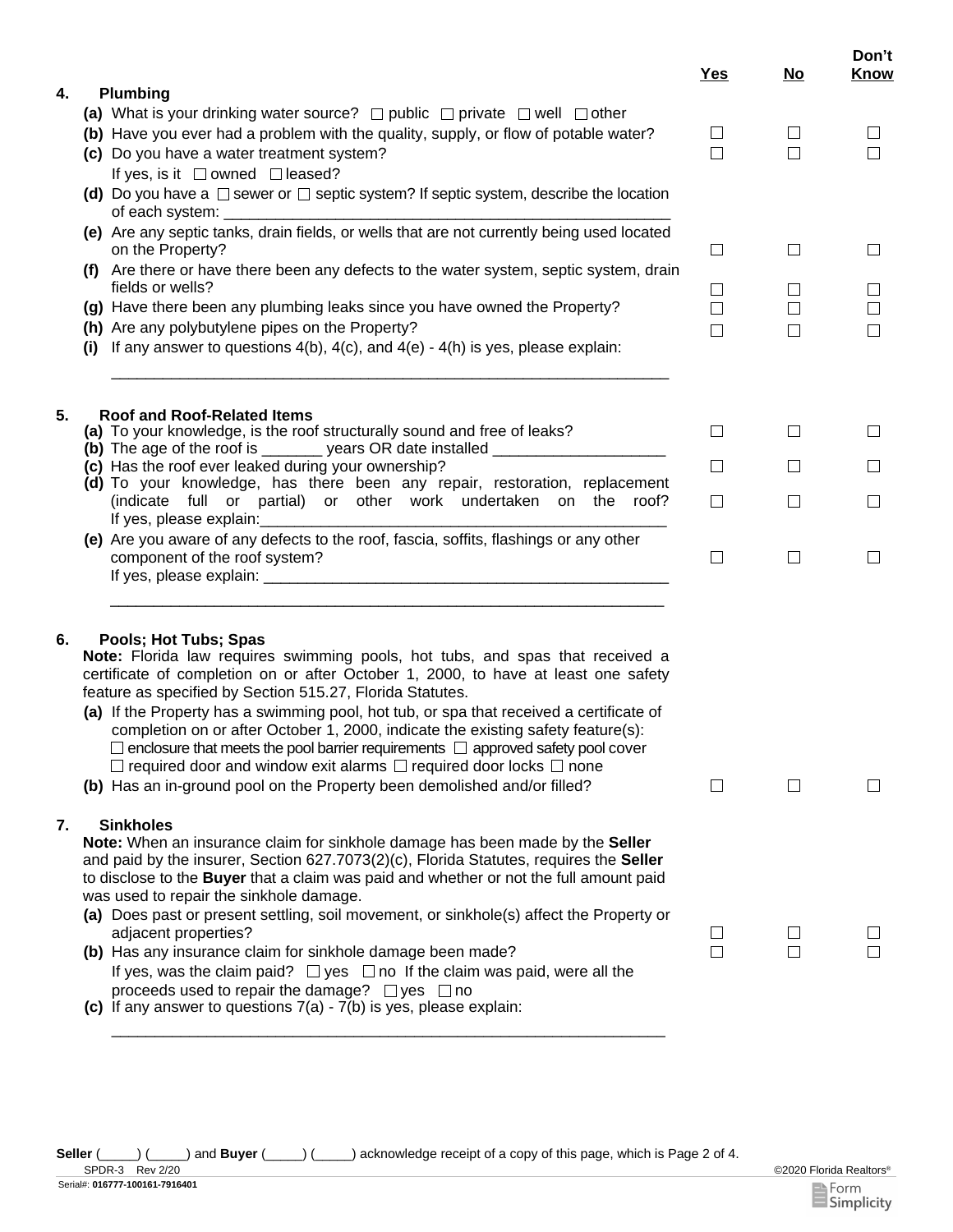|     |                                                                                                                                                                                                                                                                                                                                                                                                                                                                                                                                                                                                                                                                                                                           | <b>Yes</b>               | <u>No</u>      | Don't<br>Know |
|-----|---------------------------------------------------------------------------------------------------------------------------------------------------------------------------------------------------------------------------------------------------------------------------------------------------------------------------------------------------------------------------------------------------------------------------------------------------------------------------------------------------------------------------------------------------------------------------------------------------------------------------------------------------------------------------------------------------------------------------|--------------------------|----------------|---------------|
| 8.  | Homeowners' Association Restrictions; Boundaries; Access Roads<br>(a) Is membership in a homeowner's association mandatory or do any covenants,<br>conditions or restrictions (CCRs) affect the Property? (CCRs include deed<br>restrictions, restrictive covenants and declaration of covenants.)<br>Notice to Buyer: If yes, you should read the association's official records<br>and/or the CCRs before making an offer to purchase. These documents<br>contain information on significant matters, such as recurring dues or fees;<br>special assessments; capital contributions, penalties; and architectural,<br>building, landscaping, leasing, parking, pet, resale, vehicle and other types<br>of restrictions. | $\overline{\phantom{a}}$ | $\Box$         |               |
|     | (b) Are there any proposed changes to any of the restrictions?                                                                                                                                                                                                                                                                                                                                                                                                                                                                                                                                                                                                                                                            | □                        | $\Box$         | $\perp$       |
|     | (c) Are any driveways, walls, fences, or other features shared with adjoining<br>landowners?                                                                                                                                                                                                                                                                                                                                                                                                                                                                                                                                                                                                                              | $\Box$                   | $\Box$         |               |
|     | (d) Are there any encroachments on the Property or any encroachments by the<br>Property's improvements on other lands?                                                                                                                                                                                                                                                                                                                                                                                                                                                                                                                                                                                                    | $\Box$                   | $\Box$         |               |
|     | (e) Are there boundary line disputes or easements affecting the Property?<br>(f) Are you aware of any existing, pending or proposed legal or administrative<br>action affecting homeowner's association common areas (such as clubhouse,                                                                                                                                                                                                                                                                                                                                                                                                                                                                                  | П                        | $\Box$         |               |
|     | pools, tennis courts or other areas)?<br>(g) Have any subsurface rights, as defined by Section 689.29(3)(b), Florida Statutes,                                                                                                                                                                                                                                                                                                                                                                                                                                                                                                                                                                                            | □                        | $\Box$         | $\Box$        |
|     | been severed from the Property?                                                                                                                                                                                                                                                                                                                                                                                                                                                                                                                                                                                                                                                                                           | $\Box$                   | П              | $\perp$       |
|     | If yes, is there a right of entry? $\Box$ yes $\Box$ no<br>(h) Are access roads $\Box$ private $\Box$ public? If private, describe the terms and                                                                                                                                                                                                                                                                                                                                                                                                                                                                                                                                                                          |                          |                |               |
|     | (i)                                                                                                                                                                                                                                                                                                                                                                                                                                                                                                                                                                                                                                                                                                                       |                          |                |               |
| 9.  | <b>Environmental</b><br>(a) Was the Property built before 1978?<br>If yes, please see Lead-Based Paint Disclosure.<br>(b) Does anything exist on the Property that may be considered an environmental<br>hazard, including but not limited to, lead-based paint; asbestos; mold; urea<br>formaldehyde; radon gas; methamphetamine contamination; defective drywall;                                                                                                                                                                                                                                                                                                                                                       | $\Box$                   | $\overline{a}$ |               |
|     | fuel, propane, or chemical storage tanks (active or abandoned); or contaminated<br>soil or water?                                                                                                                                                                                                                                                                                                                                                                                                                                                                                                                                                                                                                         | $\Box$                   | $\mathsf{L}$   | $\perp$       |
|     | (c) Has there been any damage, clean up, or repair to the Property due to any of the<br>substances or materials listed in subsection (b) above?<br>(d) Are any mangroves, archeological sites, or other environmentally sensitive areas                                                                                                                                                                                                                                                                                                                                                                                                                                                                                   | $\Box$                   | $\mathsf{L}$   |               |
|     | located on the Property?<br>(e) If any answer to questions $9(b) - 9(d)$ is yes, please explain:                                                                                                                                                                                                                                                                                                                                                                                                                                                                                                                                                                                                                          | $\Box$                   | $\perp$        |               |
| 10. | Governmental, Claims and Litigation<br>(a) Are there any existing, pending or proposed legal or administrative claims                                                                                                                                                                                                                                                                                                                                                                                                                                                                                                                                                                                                     |                          |                |               |
|     | affecting the Property?                                                                                                                                                                                                                                                                                                                                                                                                                                                                                                                                                                                                                                                                                                   | l 1                      | $\Box$         |               |
|     | (b) Are you aware of any existing or proposed municipal or county special<br>assessments affecting the Property?                                                                                                                                                                                                                                                                                                                                                                                                                                                                                                                                                                                                          |                          | $\perp$        |               |
|     | (c) Is the Property subject to any Property Assessed Clean Energy (PACE)<br>assessment per Section 163.08. Florida Statutes?                                                                                                                                                                                                                                                                                                                                                                                                                                                                                                                                                                                              |                          | $\perp$        |               |
|     | (d) Are you aware of the Property ever having been, or is it currently,<br>subject to litigation or claim, including but not limited to, defective                                                                                                                                                                                                                                                                                                                                                                                                                                                                                                                                                                        |                          |                |               |
|     | building products, construction defects and/or title problems?<br>(e) Have you ever had any claims filed against your homeowner's Insurance Policy?                                                                                                                                                                                                                                                                                                                                                                                                                                                                                                                                                                       | $\blacksquare$<br>П      | ப<br>$\Box$    |               |
|     |                                                                                                                                                                                                                                                                                                                                                                                                                                                                                                                                                                                                                                                                                                                           |                          |                |               |

**Seller** (\_\_\_\_\_) (\_\_\_\_\_) and **Buyer** (\_\_\_\_\_) (\_\_\_\_\_) acknowledge receipt of a copy of this page, which is Page 3 of 4.